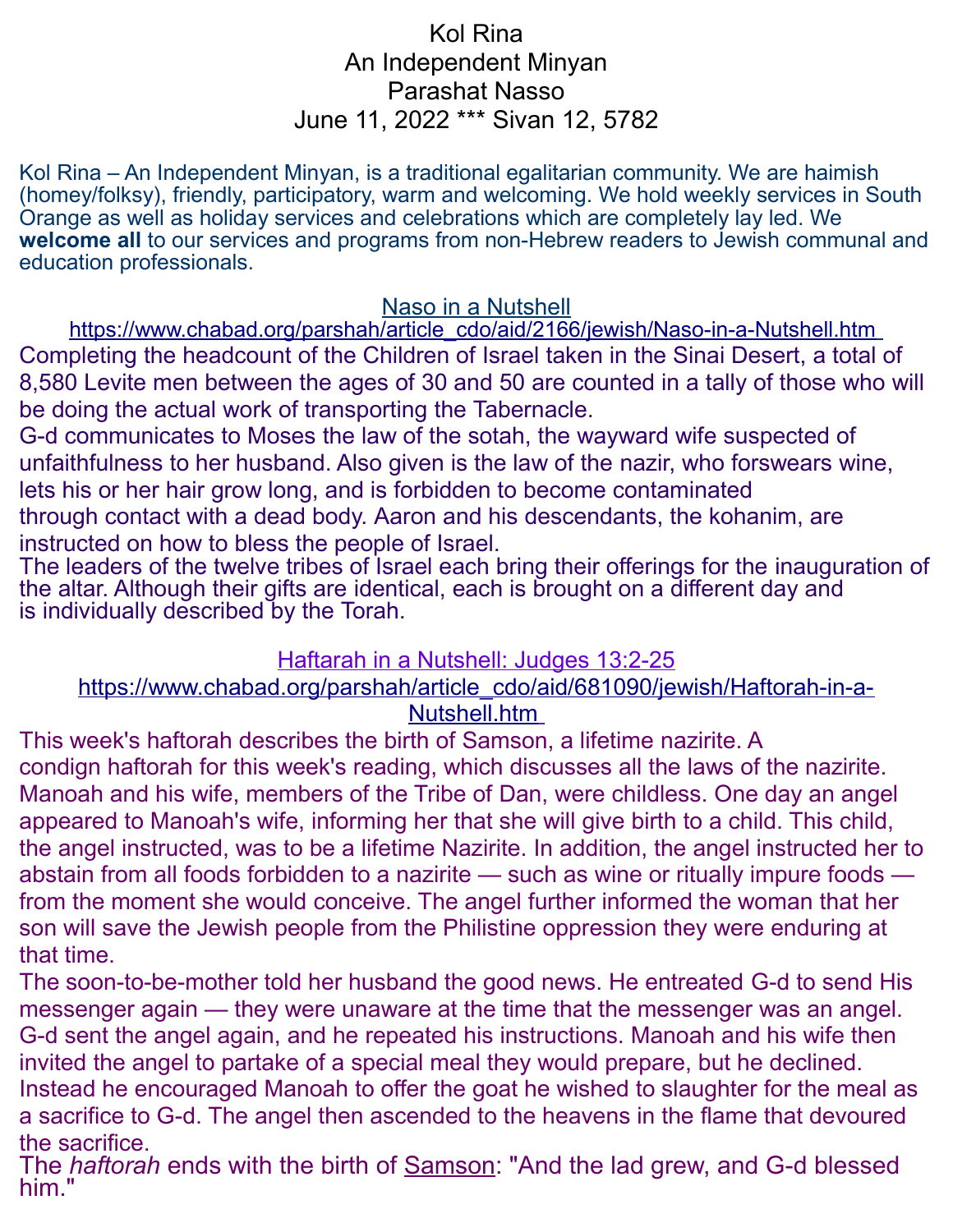# Food For Thought

#### **Sage and Saints by Rabbi Jonathan Sacks z"I** <https://www.rabbisacks.org/covenant-conversation/naso/sages-and-saints/>

# Two Versions of the Moral Life

Parshat Naso contains the laws relating to the Nazirite – an individual who undertook to observe special rules of [holiness](https://www.rabbisacks.org/covenant-conversation/tetzaveh/the-ethic-of-holiness/) and abstinence: not to drink wine or other intoxicants (including anything made from grapes), not to have his hair cut, and not to defile himself by contact with the dead [\(Num. 6:1–21\)](https://www.sefaria.org/Numbers.6.1-21?lang=he-en&utm_source=rabbisacks.org&utm_medium=sefaria_linker). Such a state was usually undertaken for a limited period; the standard length was thirty days. There were exceptions, most famously Samson and Samuel who, because of the miraculous nature of their birth, were consecrated before their birth as Nazirites for life[.\[1\]](https://www.rabbisacks.org/covenant-conversation/naso/sages-and-saints/#_ftn1)

What the Torah does not make clear, though, is firstly why a person might wish to undertake this form of abstinence, and secondly whether it considers this choice to be commendable, or merely permissible. On the one hand the Torah calls the Nazirite "holy to the Lord" [\(Num. 6:8\)](https://www.sefaria.org/Numbers.6.8?lang=he-en&utm_source=rabbisacks.org&utm_medium=sefaria_linker). On the other, it requires him, at the end of the period of his vow, to bring a sin offering [\(Num. 6:13–14\)](https://www.sefaria.org/Numbers.6.13-14?lang=he-en&utm_source=rabbisacks.org&utm_medium=sefaria_linker).

This led to an ongoing disagreement between the Rabbis in Mishnaic, Talmudic, and medieval times.

According to Rabbi Elazar, and later to Nahmanides, the Nazirite is praiseworthy. He has voluntarily undertaken a higher level of holiness. The prophet Amos said, "I raised up some of your sons for prophets, and your young men for Nazirites," [\(Amos 2:11\)](https://www.sefaria.org/Amos.2.11?lang=he-en&utm_source=rabbisacks.org&utm_medium=sefaria_linker) suggesting that the Nazirite, like the prophet, is a person especially close to God. The reason he had to bring a sin offering was that he was now returning to ordinary life. His sin lay in ceasing to be a Nazirite. Eliezer HaKappar and Shmuel held the opposite opinion. For them the sin lay

in becoming a Nazirite in the first place and thereby denying himself some of the pleasures of the world God created and declared good. Rabbi Eliezer added:

From this we may infer that if one who denies himself the enjoyment of wine is called a sinner, all the more so one who denies himself the enjoyment of other pleasures of life. [Taanit 11a;](https://www.sefaria.org/Taanit.11a?lang=he-en&utm_source=rabbisacks.org&utm_medium=sefaria_linker) [Nedarim 10a.](https://www.sefaria.org/Nedarim.10a?lang=he-en&utm_source=rabbisacks.org&utm_medium=sefaria_linker)

Clearly the argument is not merely textual. It is substantive. It is about asceticism, the life of self-denial. Almost every religion knows the phenomenon of people who, in pursuit of spiritual purity, withdraw from the pleasures and temptations of the world. They live in caves, retreats, hermitages, monasteries. The Qumran sect known to us through the Dead Sea Scrolls may have been such a movement. In the Middle Ages there were Jews who adopted similar kinds of self-denial – among them the Chasidei Ashkenaz, the Pietists of Northern Europe, as well as many Jews in Islamic lands. In retrospect it is hard not to see in these patterns of behaviour at least some influence from the non-Jewish environment. The Chasidei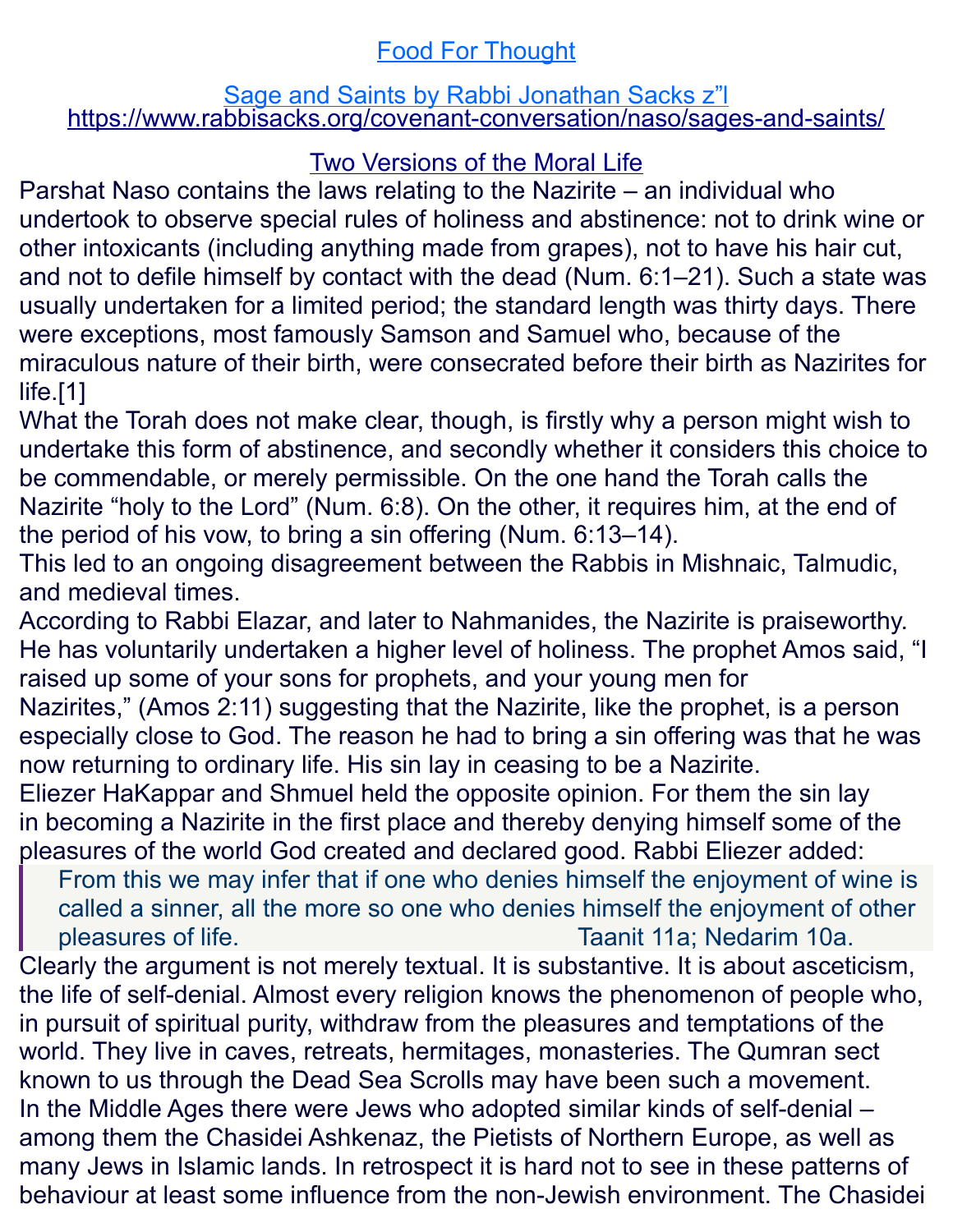Ashkenaz who flourished during the time of the Crusades lived among selfmortifying Christians. Their southern counterparts may have been familiar with Sufism, the mystical movement in Islam.

The ambivalence of Jews towards the life of self-denial may therefore lie in the suspicion that it entered Judaism from the outside. There were ascetic movements in the first centuries of the Common Era in both the West (Greece) and the East (Iran) that saw the physical world as a place of corruption and strife. They were, in fact, dualists, holding that the true God was not the creator of the universe. The physical world was the work of a lesser, and evil, deity. Therefore God – the true God – is not to be found in the physical world and its enjoyments but rather in disengagement from them.

The two best-known movements to hold this view were Gnosticism in the West and Manichaeism in the East. So at least some of the negative evaluation of the Nazirite may have been driven by a desire to discourage Jews from imitating non-Jewish practices. Judaism strongly believes that God is to be found in the midst of the physical world that He created that is, in the first chapter of Genesis, seven times pronounced "good." It believes not in renouncing pleasure but in sanctifying it.

What is much more puzzling is the position of Maimonides, who holds both views, positive and negative, in the same book, his law code the Mishneh Torah. In Hilchot Deot, he adopts the negative position of Rabbi Eliezer HaKappar:

A person may say: "Desire, honour, and the like are bad paths to follow and remove a person from the world; therefore I will completely separate myself from them and go to the other extreme." As a result, he does not eat meat or drink wine or take a wife or live in a decent house or wear decent clothing…. This too is bad, and it is forbidden to choose this way.

Maimonides, Mishneh Torah, Hilchot Deot 3:1.

Yet in Hilchot Nezirut he rules in accordance with the positive evaluation of Rabbi Elazar: "Whoever vows to God [to become a Nazirite] by way of holiness, does well and is praiseworthy…. Indeed Scripture considers him the equal of a prophet.["\[2\]](https://www.rabbisacks.org/covenant-conversation/naso/sages-and-saints/#_ftn2) How does any writer come to adopt contradictory positions in a single book, let alone one as resolutely logical as Maimonides?

The answer lies in a remarkable insight of Maimonides into the nature of the moral life as understood by Judaism. What Maimonides saw is that there is not a single model of the virtuous life. He identifies two, calling them respectively the way of the saint (chassid) and the way of the [sage \(chacham\).](https://www.rabbisacks.org/quotes/great-leaders/)

The sage follows the "golden mean," the "middle way." The moral life is a matter of moderation and balance, charting a course between too much and too little. Courage, for example, lies midway between cowardice and recklessness.

Generosity lies between profligacy and miserliness. This is very similar to the vision of the moral life as set out by Aristotle in the Nicomachean Ethics.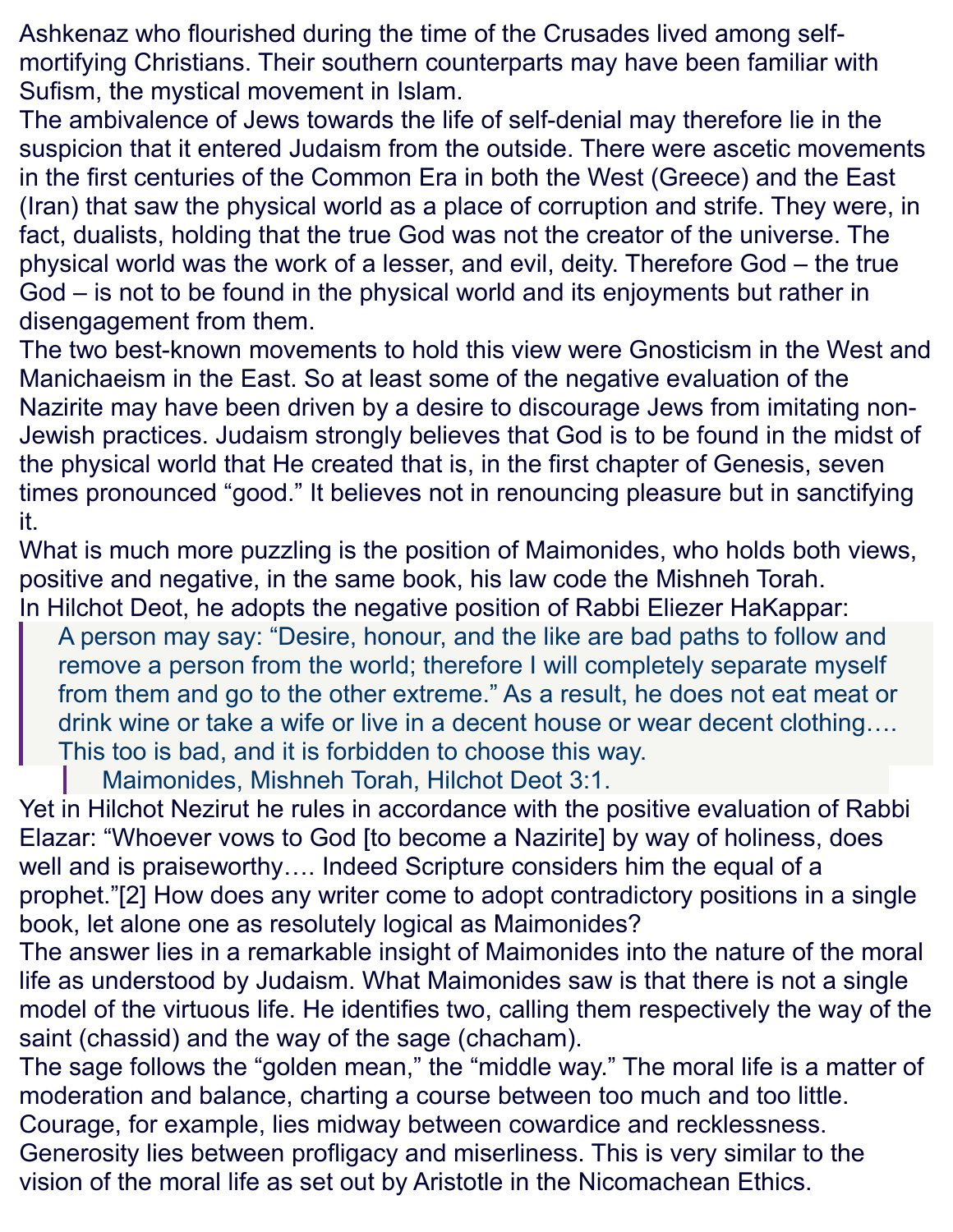The saint, by contrast, does not follow the middle way. He or she tends to extremes, fasting rather than simply eating in moderation, embracing poverty rather than acquiring modest wealth, and so on. At various points in his writings, Rambam explains why people might embrace extremes. One reason is repentance and character transformation[.\[3\]](https://www.rabbisacks.org/covenant-conversation/naso/sages-and-saints/#_ftn3) So a person might cure himself of pride by practising, for a while, extreme self-abasement. Another is the asymmetry of the human personality. The extremes do not exert an equal pull. Cowardice is more common than recklessness, and miserliness than over-generosity, which is why the chassid leans in the opposite direction. A third reason is the lure of the surrounding culture. It may be so opposed to religious values that pious people choose to separate themselves from the wider society, "clothing themselves in woollen and hairy garments, dwelling in the mountains and wandering about in the wilderness,["\[4\]](https://www.rabbisacks.org/covenant-conversation/naso/sages-and-saints/#_ftn4) differentiating themselves by their extreme behaviour. This is a very nuanced presentation. There are times, for Rambam, when selfdenial is therapeutic, others when it is factored into Torah law itself, and yet others when it is a response to an excessively hedonistic age. In general, though, Rambam rules that we are commanded to follow the middle way, whereas the way of the saint is lifnim mishurat hadin, beyond the strict requirement of the law[.\[5\]](https://www.rabbisacks.org/covenant-conversation/naso/sages-and-saints/#_ftn5) Moshe Halbertal, in his recent, impressive study of Rambam[,\[6\]](https://www.rabbisacks.org/covenant-conversation/naso/sages-and-saints/#_ftn6) sees him as finessing the fundamental tension between the civic ideal of the Greek political tradition and the spiritual ideal of the religious radical for whom, as the Kotzker Rebbe famously said, "The middle of the road is for horses." To the chassid, Rambam's sage can look like a "self-satisfied bourgeois."

Essentially, these are two ways of understanding the moral life itself. Is the aim of the moral life to achieve personal perfection? Or is it to create a decent, just, and compassionate society? The intuitive answer of most people would be to say: both. That is what makes Rambam so acute a thinker. He realises that you cannot have both. They are in fact different enterprises.

A saint may give all his money away to the poor. But what about the members of the saint's own family? A saint may refuse to fight in battle. But what about the saint's own country? A saint may forgive all crimes committed against him. But what about the rule of law, and justice? [Saints](https://www.rabbisacks.org/quotes/saintly-people/) are supremely virtuous people, considered as individuals. Yet you cannot build a society out of saints alone. Ultimately, saints are not really interested in society. Their concern is the salvation of the soul.

This deep insight is what led Rambam to his seemingly contradictory evaluations of the Nazirite. The Nazirite has chosen, at least for a period, to adopt a life of extreme self-denial. He is a saint, a chassid. He has adopted the path of personal perfection. That is noble, commendable, and exemplary.

But it is not the way of the sage – and you need sages if you seek to perfect society. The sage is not an extremist, because he or she realises that there are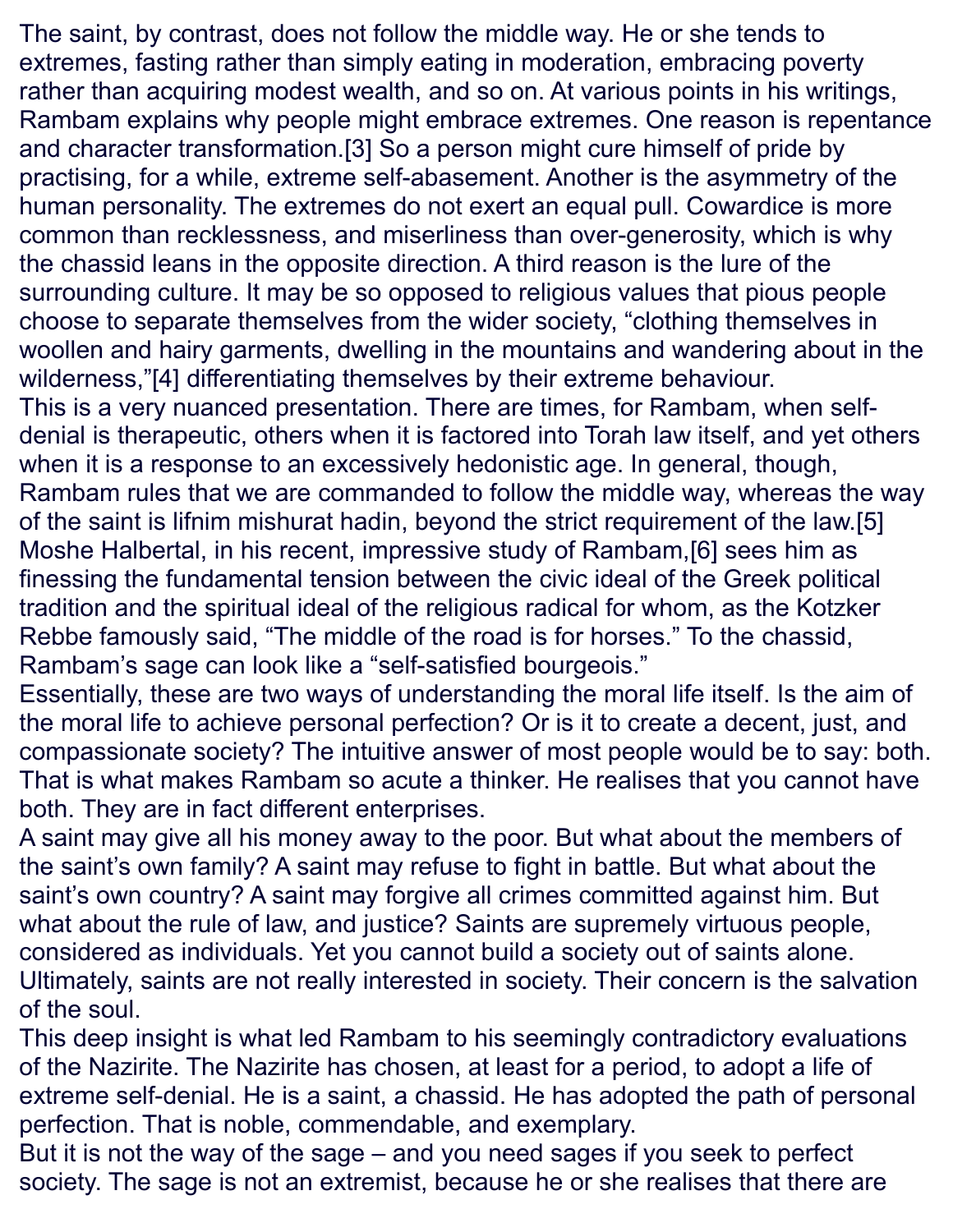other people at stake. There are the members of one's own family and the others within one's own community. There is a country to defend and an economy to sustain. The sage knows he or she cannot leave all these commitments behind to pursue a life of solitary virtue. [For we are called on by God to live in the world,](https://www.rabbisacks.org/quotes/religious-leaders/) not escape from it; to exist in society, not seclusion; to strive to create a balance among the conflicting pressures on us, not to focus on some while neglecting the others.

Hence, while from a personal perspective the Nazirite is a saint, from a societal perspective he is, at least figuratively, a "sinner" who has to bring an atonement offering.

Maimonides lived the life he preached. We know from his writings that he longed for seclusion. There were years when he worked day and night to write his Commentary to the Mishnah, and later the Mishneh Torah. Yet he also recognised his responsibilities to his family and to the community. In his famous letter to his would-be translator Ibn Tibbon[,\[7\]](https://www.rabbisacks.org/covenant-conversation/naso/sages-and-saints/#_ftn7) he gives an account of his typical day and week – in which he had to carry a double burden as a world-renowned physician and an internationally sought halachist and sage. He worked to exhaustion[.\[8\]](https://www.rabbisacks.org/covenant-conversation/naso/sages-and-saints/#_ftn8) Maimonides was a sage who longed to be a saint, but knew he could not be, if he was [to honour his responsibilities to his people.](https://www.rabbisacks.org/quotes/serving-as-leaders/) That is a profound and moving judgement, and one that still has the power to inspire today. [\[1\]](https://www.rabbisacks.org/covenant-conversation/naso/sages-and-saints/#_ftnref1) See [Judges 13:1–7;](https://www.sefaria.org/Judges.13.1-7?lang=he-en&utm_source=rabbisacks.org&utm_medium=sefaria_linker) and [I Sam. 1:11.](https://www.sefaria.org/I_Samuel.1.11?lang=he-en&utm_source=rabbisacks.org&utm_medium=sefaria_linker) The Talmud distinguishes these kinds of cases from the standard vow for a fixed period. The most famous Nazirite of modern times was Rabbi David Cohen (1887–1972), a disciple of Rav Kook and father of the Chief Rabbi of Haifa, Rabbi She'ar-Yashuv Cohen (1927–2016). [\[2\]](https://www.rabbisacks.org/covenant-conversation/naso/sages-and-saints/#_ftnref2) Maimonides, [Mishneh Torah,](https://www.sefaria.org/Mishneh_Torah,_Nazariteship.10.14?lang=he-en&utm_source=rabbisacks.org&utm_medium=sefaria_linker) [Hilchot](https://www.sefaria.org/Mishneh_Torah,_Nazariteship.10.14?lang=he-en&utm_source=rabbisacks.org&utm_medium=sefaria_linker)  [Nezirut](https://www.sefaria.org/Mishneh_Torah,_Nazariteship.10.14?lang=he-en&utm_source=rabbisacks.org&utm_medium=sefaria_linker) [10:14,](https://www.sefaria.org/Mishneh_Torah,_Nazariteship.10.14?lang=he-en&utm_source=rabbisacks.org&utm_medium=sefaria_linker) [\[3\]](https://www.rabbisacks.org/covenant-conversation/naso/sages-and-saints/#_ftnref3) See his Eight Chapters (the introduction to his commentary on Mishna Avot), ch. 4, and Mishneh Torah, Hilchot Deot, chapters 1, 2, 5, and 6. [\[4\]](https://www.rabbisacks.org/covenant-conversation/naso/sages-and-saints/#_ftnref4) Eight Chapters, ch. 4. [\[5\]](https://www.rabbisacks.org/covenant-conversation/naso/sages-and-saints/#_ftnref5) Mishneh Torah, Hilchot Deot 1:5. [\[6\]](https://www.rabbisacks.org/covenant-conversation/naso/sages-and-saints/#_ftnref6) Moshe Halbertal, Maimonides: Life and Thought (Princeton, NJ: Princeton University Press, 2014), 154–163. [\[7\]](https://www.rabbisacks.org/covenant-conversation/naso/sages-and-saints/#_ftnref7) There were Sages who believed that in an ideal world, tasks such as earning a living or having children could be "done by others" (see [Brachot 35a](https://www.sefaria.org/Berakhot.35a?lang=he-en&utm_source=rabbisacks.org&utm_medium=sefaria_linker) for the view of R. Shimon b. Yochai; [Yevamot 63b](https://www.sefaria.org/Yevamot.63b?lang=he-en&utm_source=rabbisacks.org&utm_medium=sefaria_linker) for that of Ben Azzai). These are elitist attitudes that have surfaced in Judaism from time to time but which are criticised by the Talmud. [\[8\]](https://www.rabbisacks.org/covenant-conversation/naso/sages-and-saints/#_ftnref8) See Rabbi Yitzhak Sheilat, Letters of Maimonides [Hebrew] (Jerusalem: Miskal, 1987–88), 2:530–554.

The Art of Burden-Bearing by Rabbi Shani Rosenbaum <https://truah.org/resources/parshat-naso-shani-rosenbaum-moraltorah/>

Last week I paid a visit to my Bubbie, and she opened the door with heartbreak in her eyes. "I've been watching the news," she said. We spoke for a few moments of the horrifying mass shooting in Texas, about each broken piece of our legal and political systems exposed, once again, in this tragedy's wake. "Let's not talk about it anymore," my Bubbie finally said. With a twinge of guilt and a sigh of relief, I allowed my attention to turn with hers to the sweet mundane details of our lives, to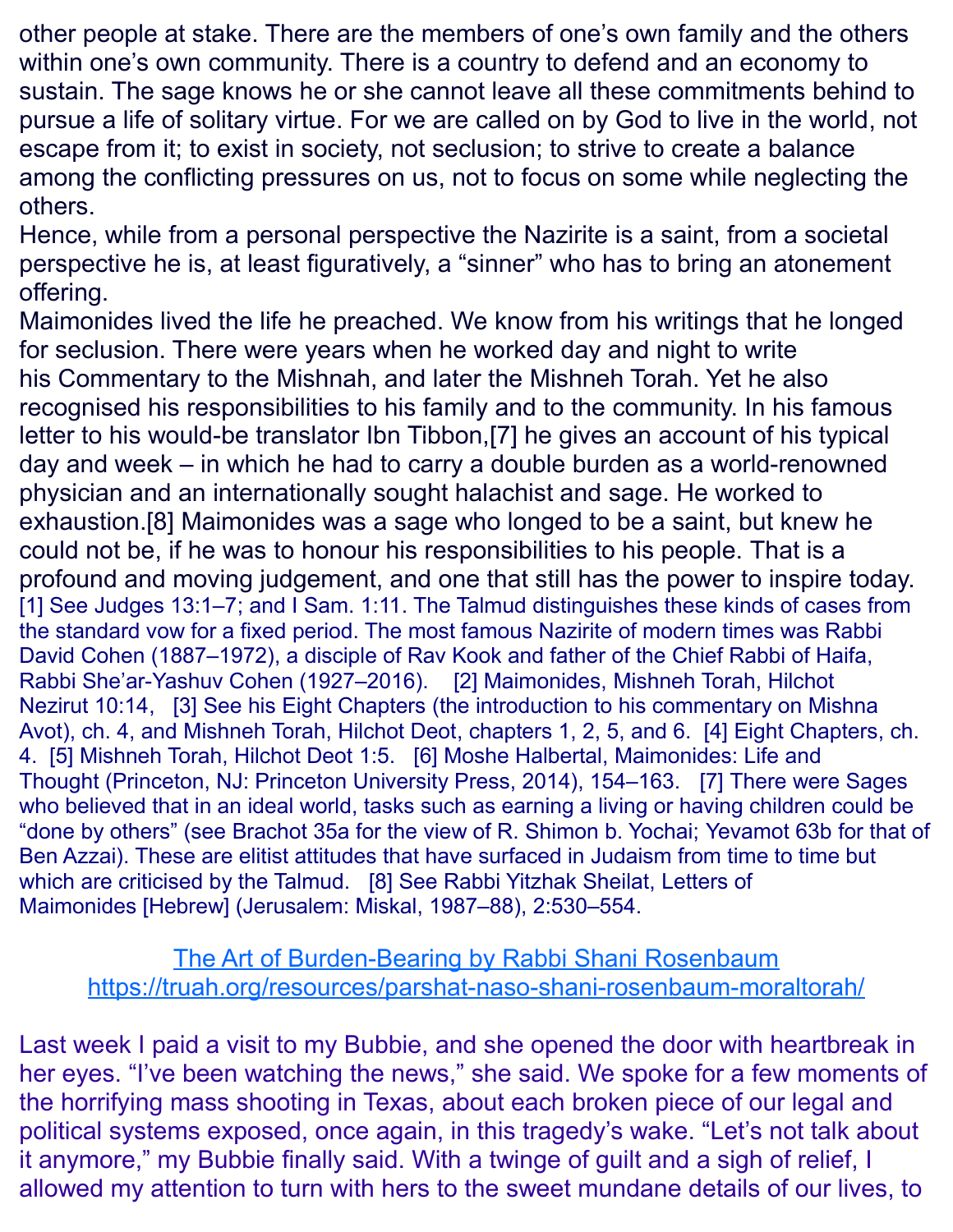Rummikub, to dinner.

Our parshah, Naso, begins with the distribution of burdens. The word "*naso"* is an instruction, in its context, to take a census of the Levite families tasked with various duties related to the *Mishkan* (Tabernacle). But the main meaning of its root, *nasa*, is to lift or carry. This root appears time and again in our parshah, as one particular task is associated with each clan: *la'avod u'lemasa*, to serve and to carry — to literally shoulder the burden of the *Mishkan* as the Israelites move through the wilderness.

A great deal of care is devoted to the particulars of *avodat masa* — the service of burden-bearing. Verses upon verses list the proper procedure for deconstructing each section of the *Mishkan*; carefully covering each piece of the inner structure; and dividing and carrying the load. What might we make of all this covering and carrying?

I have been thinking about that evening with my Bubbie, about the guilty relief I felt at the offering, "Let's not talk about it." The burden of all that is broken in our world often feels both impossible to bear, and, if we are honest, impossible to put down. We are gripped by either the pain of confronting a horrifying headline, or the guilt of setting it aside to watch trashy TV.

Some parts of the *Mishkan,* our parshah teaches, were so heavy that they required the help of wagons. But some parts were so precious that they could only be carried on human shoulders. What made it possible for the Levites to shoulder this sacred burden, without being overwhelmed by the task?

*Break down.*

*Cover.*

*Carry.*

*Build.*

*Break down.*

*Cover.*

*Carry…*

I wonder if there might not be some wisdom in "let's not talk about it"; if the *covering* might, sometimes, be part of the *carrying*.

The Levites were not asked to confront the significance of what they bore on their shoulders in every moment of their journey; instead, the most sacred objects were presented to them sealed off in protective wrapping. Covering up the deconstructed *Mishkan* was not an act of avoidance, but an acknowledgement that there is a time for *avodah* — for service, and its attendant vulnerability; and a time for *masa —* for carrying — which necessitates a bit more removal. At the same time, the Levites knew that the *carrying* itself was temporary — and that *building* always followed.

The pull to put down the broken pieces of our world is most powerful when we find ourselves wandering without rhythm; without a sense of when and where we will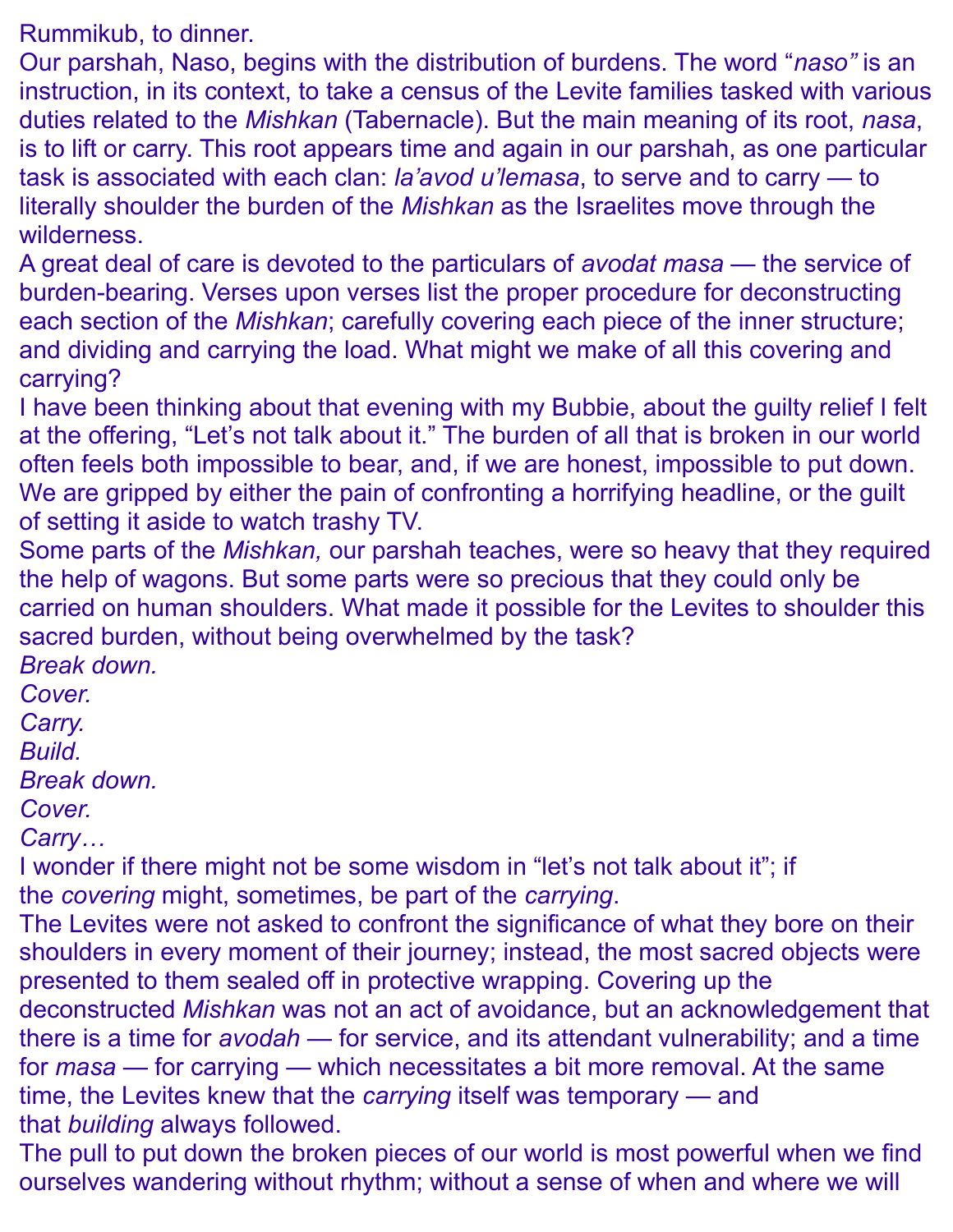set our stakes in the ground. If I say "let's not talk about it" with no plan for engagement — no date in my calendar for a protest, no op-ed drafted on my desk — then I may indeed be neglecting my *avodat masa*. But if I choose to play cards with Bubbie tonight, knowing that tomorrow I will spend a few minutes calling my senator, then I am simply tucking away the burden for now, protecting the fragments — and my own capacity to carry them — until the next opportunity for building.

What if we are not expected, in *every* moment, to be struggling to rebuild our disassembled world? What if a little bit of separation from the onslaught of suffering might re-sensitize us to its urgency, to life's sanctity? Perhaps a framework of *avodat masa* can help us locate that fuzzy line between taking meaningful rest and simply avoiding responsibility.

We might begin with community and accountability. Who are the high priests you find yourself looking toward for instruction and supervision? Who are the other burden-bearers who might urge you forward when you are weary? And then we could keep in view, if not an ultimate destination, at least the next encampment. What if we asked ourselves "If not now — when?" as a genuine, rather than rhetorical question? If we get in the habit of putting pursuit of justice on our schedules as we would any other important *avodah*, the daily weight of the world might begin to feel a bit lighter. *(Rabbi Shani Rosenbaum teaches Talmud and Halakha at the [Rabbinical School of Hebrew College.](https://hebrewcollege.edu/graduate-leadership-programs/become-a-rabbi/admissions/) She has served on the programming teams of [OLAM](http://olamtogether.org/) and [Encounter,](http://encounterprograms.org/) and ran T'ruah's 2020 ["Jewish law and ethics hackathon](https://truah.org/jewish-law-and-ethics-a-hackathon-for-the-age-of-covid-19/)*" *for navigating COVID-19.)*

# Naso by Rabbi Shuli Passow

#### <https://www.bj.org/toward-shabbat-naso-3/>

Some of the most vivid Jewish memories from my childhood took place in the social hall of Lower Merion Synagogue.

Every week, after we sang the final notes of "Adon Olam" to conclude the service, a communal ritual was set in motion: From his seat on the bimah, Rabbi Levene would raise a Kiddush cup and recite the blessing on wine. Next, Mrs. Borck and Mr. Feldman would open the partition between the sanctuary and the social hall. And then: Whoosh! A rush of people would sprint from their seats, crowding at the tables for a piece of herring, a cookie, or cubes of savory noodle kugel, all prepoked with toothpicks and arranged on plastic plates by the "Kiddush ladies" volunteers who arrived early Saturday morning for preliminary preparations and then slipped out of the service to organize the last few details just before the partition opened.

Kiddush was a sweet and lovely chaos: Little ones toddling around, their parents secure in the knowledge that another adult would prevent them from leaving the room; older children playing ball in the parking lot while their parents socialized.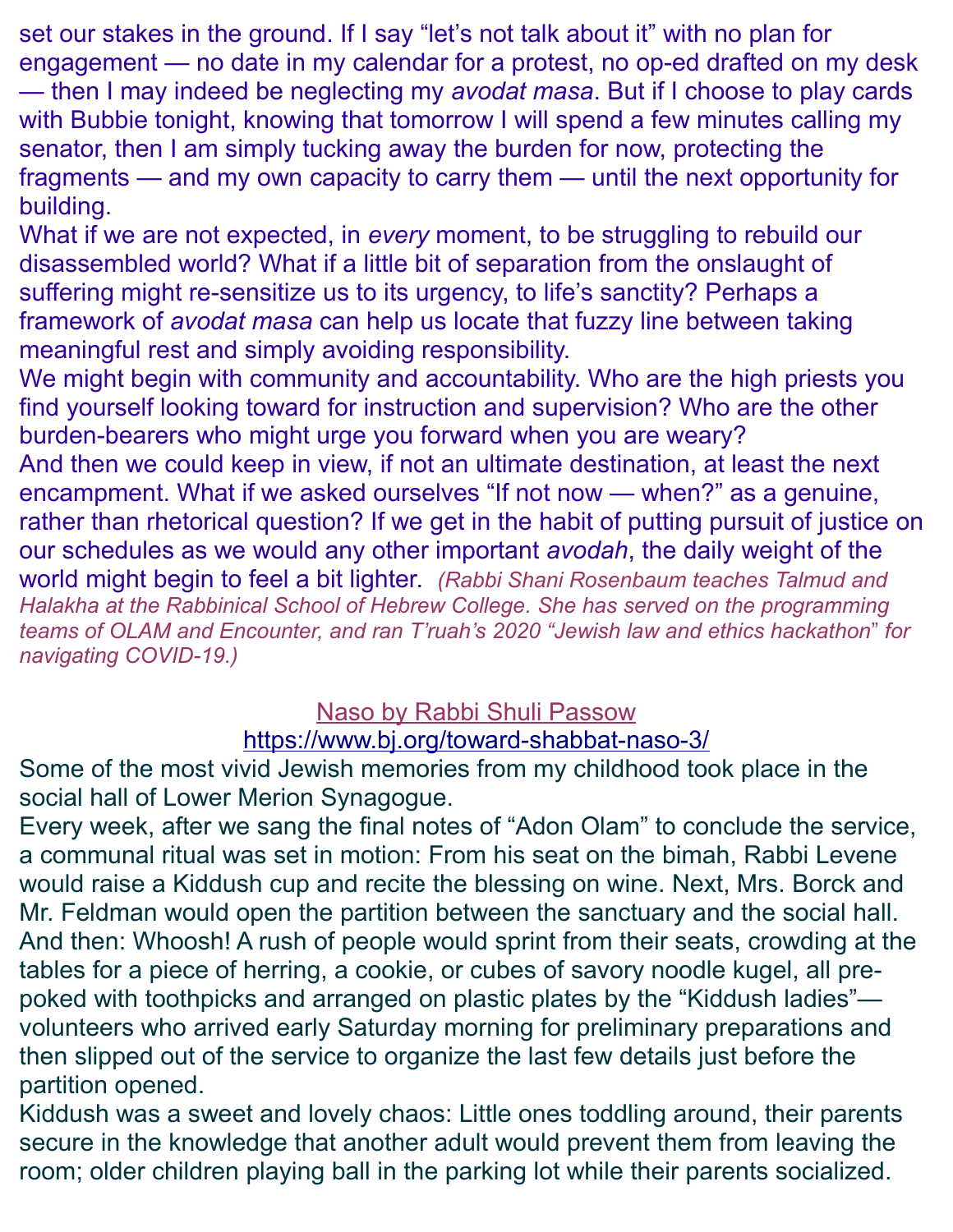Kiddush was when my brothers and I would sneak cups of soda, which we were never allowed to have at home. It was when last-minute plans were made for Shabbat lunch or an afternoon playdate, and when my mother would take waaaaaay too long talking to all her friends and I'd have to drag her away so we could go home and eat.

The first Shabbat community I joined as a young adult had its own Kiddush culture and rituals. When the service ended, we would all stack our chairs, help set up tables, and bring out the food that had been lovingly plated by our own "Kiddush guy," Doug Loring. Volunteers would fan out to six designated "zones" of the room, each tasked with identifying and welcoming new people. At the scotch table, the rule was that you could not take a drink until you had introduced yourself to someone you didn't know.

When I moved to Brooklyn years later, the minyan I attended had a similar grassroots feel, with volunteers shopping and setting up for Kiddush each Shabbat. Because this was Park Slope, there was also a compost committee, dedicated to collecting all the food waste from the Kiddush and bringing it to a local community garden to be composted. (Shocker: I soon became the committee's chair.)

It's easy to dismiss Kiddush as a mere appendage to services, to joke about the dry cookies or the scramble at the buffet line. Perhaps you're even wondering why it's a topic worthy of attention in a Toward Shabbat column! I've chosen to muse about it here because my experience has taught me that Kiddush can be one of the most important expressions of a synagogue community's values and spiritual commitments outside of prayer. The food that is served, and the way it is served; the interactions between children and adults, and between old-timers and new faces; the degree to which volunteers are involved in making it happen—all of these facets, and more, communicate volumes about an institution's culture. Codifying the prophet Isaiah's proclamation to "Call the Sabbath a delight, and the Lord's sacred day an honor" (Isaiah 58:13), Maimonides provides instruction to individuals about how to make Shabbat a day of honor (kavod) and delight (oneg) through one's clothing, food, and the atmosphere in the home (Mishneh Torah, Laws of Shabbat 30:1). Kiddush is one way we can fulfill this holy vision in the context of the synagogue. Recently we've brought back a temporary version of our community Kiddush after pausing it because of the pandemic. During this interim stage, we are taking the opportunity to intentionally reflect on how Kiddush can be transformed to bring greater kavod and oneg to this aspect of Shabbat, and to better express the values of our community. *(Rabbi Passow is the Director of Coomunity Engagement at Bnei Jeshurun in NYC)*

Parashat Nasso: Getting the Message by Rabbi Elliot Goldberg <https://www.myjewishlearning.com/article/parashat-nasso-getting-the-message/> *Two linguistic features of this Torah portion remind us of the need to speak*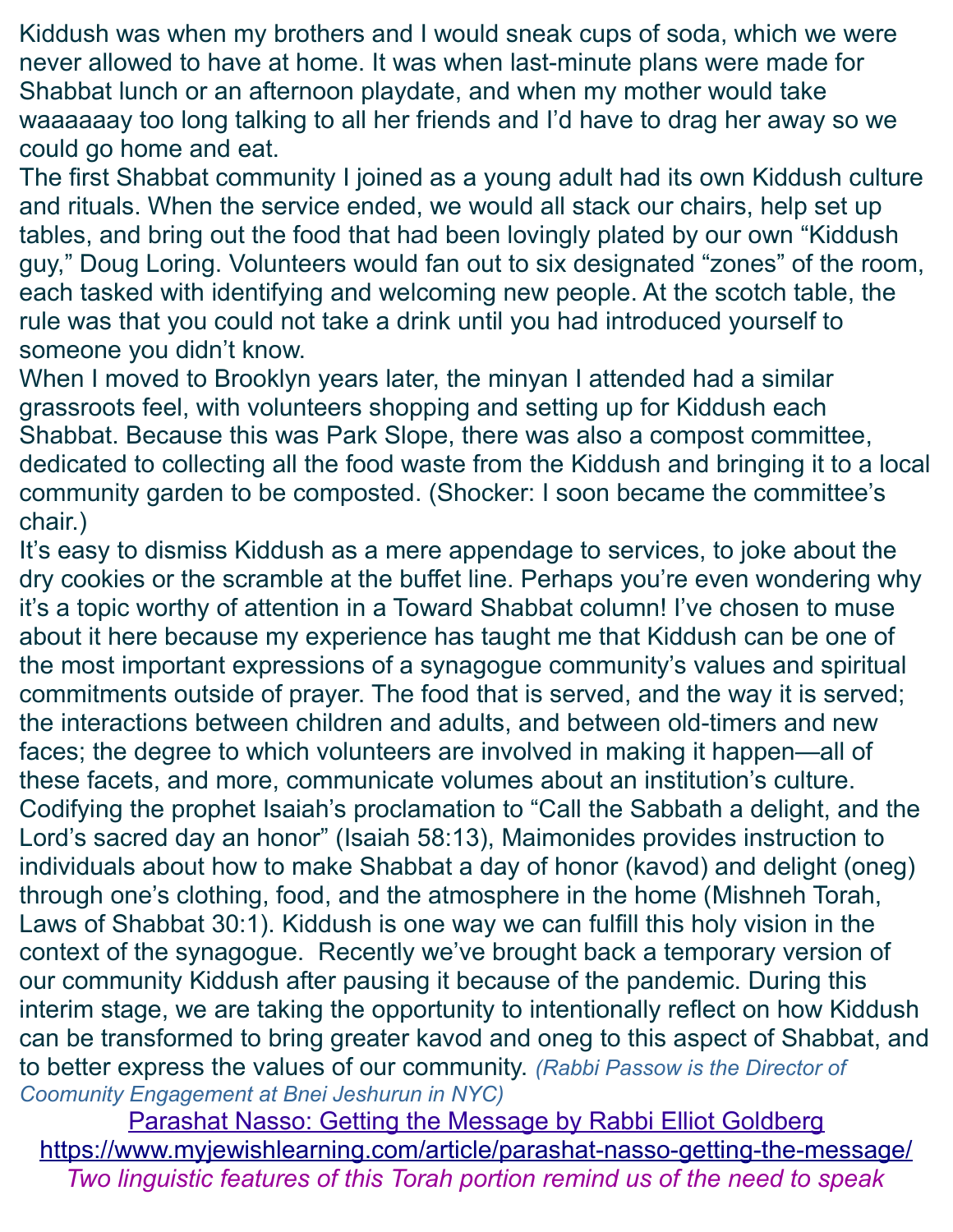After providing details about how the Israelites organized their encampment during their travels in the desert, the Torah turns its attention in Parashat Nasso to the gifts that were brought by tribal chieftains for use in the Tabernacle:

*On the day that Moses finished setting up the Tabernacle, he anointed and consecrated it and all its furnishings, as well as the altar and its utensils. When he had anointed and consecrated them, the chieftains of Israel, the heads of ancestral houses, namely, the chieftains of the tribes … drew near and brought their offering before the Lord [\(Numbers 7:1-3](https://www.sefaria.org/Numbers.7.1-3?lang=he-en&utm_source=myjewishlearning.com&utm_medium=sefaria_linker) )*

The construction of the Tabernacle and its dedication have been a central theme of the biblical narrative beginning in the second half of the book of Exodus, continuing into the book of Leviticus, and concluding in the book of Numbers. The task engaged many people.

The Israelites were commanded by God to donate the materials that would be used to build and equip the Tabernacle. The Torah reports that their response was overwhelming, so much so that the people were told to stop giving as the sheer quantity of the materials that had been donated had become a burden to the project managers.

So given the widespread involvement in the Tabernacle project, why would the Torah choose to open its narrative with the words, "On the day that Moses finished setting up the Tabernacle"? In doing so, it appears that credit is being given to Moses for a project that was a group effort.

The medieval commentator Rashi suggests that the Torah does this "because Moses devoted himself wholeheartedly to it, ensuring that the shape of each article was exactly as God had shown him on the mountain and showing the workmen how it should be made — and he did not err on a single shape."

In other words, in giving credit to Moses, the Torah is not ignoring the contributions of others, but rather recognizing Moses' unique leadership, passion and dedication for the project and his efforts to ensure that it was completed exactly as God had envisioned.

Just a few verses later, while describing the gifts brought to the Tabernacle by the heads of each of the tribes, the Torah fails to identify Nachshon Ben Aminadav as the chief of his tribe as he brings the first gift. This is noteworthy, as the Torah takes the time to describe each chieftain's gift individually, even though they are all identical, emphasizing their equal status. Why would the Torah present Nachshon differently from his peers?

One could say that in dropping his title, the Torah is not slighting Nachshon; rather, it is honoring him for bringing humility to his position. Perhaps while serving as chieftain of his tribe, Nachshon never held himself above those he represented, and unlike his peers, he did not let the status of his position go to his head. Thus,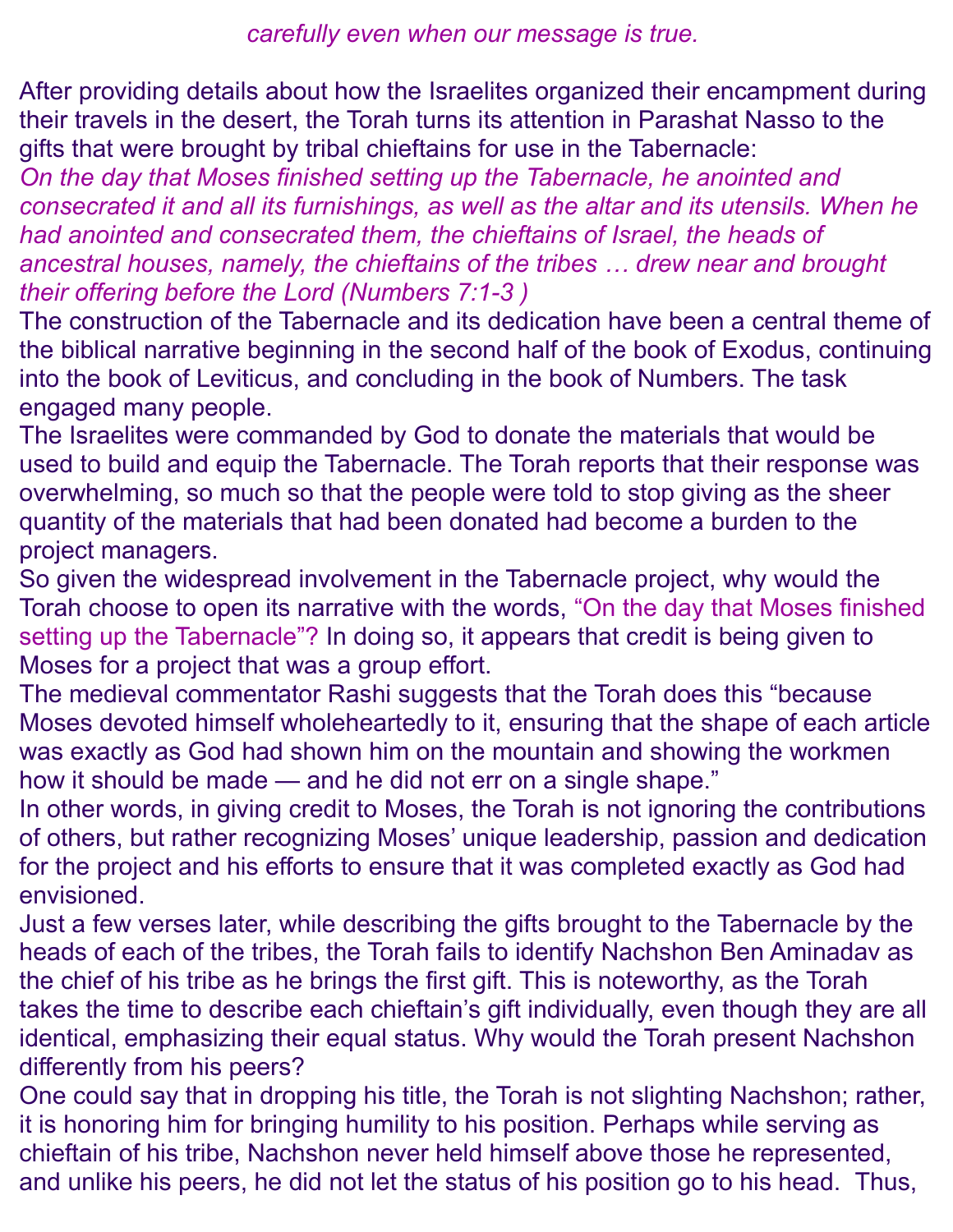what appears to be a slight is actually a compliment.

The Midrash has a different theory. It suggests that the reason Nachshon is not called by his title is so that "if he should ever feel tempted to lord it over the other chieftains by saying, 'I am your king, since I was first to present the offering,' they could retort by saying, 'You are no more than a commoner, for every one of the others is called a chieftain, while you are not described as one.'"

Sometimes, people in positions of authority need to be reminded not to overstep. Yet couldn't the message that bringing the first gift did not mean that Nachshon was first among equals have been delivered without slighting him? Likewise, couldn't the Torah have found a way to recognize Moses for his leadership alongside others whose contributions are worthy of recognition?

Thinking about Parashat Nasso, it's hard not to think about the need to speak sensitively, to find ways to praise someone without slighting others, and to honor the contributions of every individual without diminishing those of their peers. Doing so strengthens our ties to one another and helps ensure that God's presence will reside in the sacred spaces that lie in the heart of our encampments. *(Rabbi Elliot Goldberg is a teacher, curriculum consultant, teacher trainer, and professional coach with more than two decades of experience in Jewish day schools and a lifetime of summers at Ramah Camps. He has a passion for studying Jewish texts with teens and adults and is learning Daf Yomi for the first time this cycle. )*

Sotah: Understanding Change by Rabbi Lisa Grushcow <https://www.myjewishlearning.com/article/sotah-understanding-change/>  *Confronting a troubling biblical narrative.*

The sotah ritual (Numbers 5:11-31), in which a man suspects his wife of adultery and subjects her to an ordeal, has been notoriously difficult for contemporary readers, especially from a feminist perspective. The unequal application of the ritual to women and not men, the lack of due process, the physical and emotional humiliation — all of these combine to make this passage a challenging place in which to find meaning. As such, this passage keeps company with a number of other biblical texts that are problematic, even painful, to read.

Rabbi Rebecca Alpert offers a valuable model for confronting such troubling teachings. In her book Like Bread on a Seder Plate: Jewish Lesbians and the Transformation of Tradition (1997), Alpert presents a number of approaches for dealing with traditional texts on homosexuality. She suggests that we can understand these texts by interpreting them in the context of their own time and place. We also can try to wrest new meaning from them, or we can simply acknowledge the pain that they have caused — and continue to cause. These approaches are not, of course, mutually exclusive, and they can apply also to this Torah portion.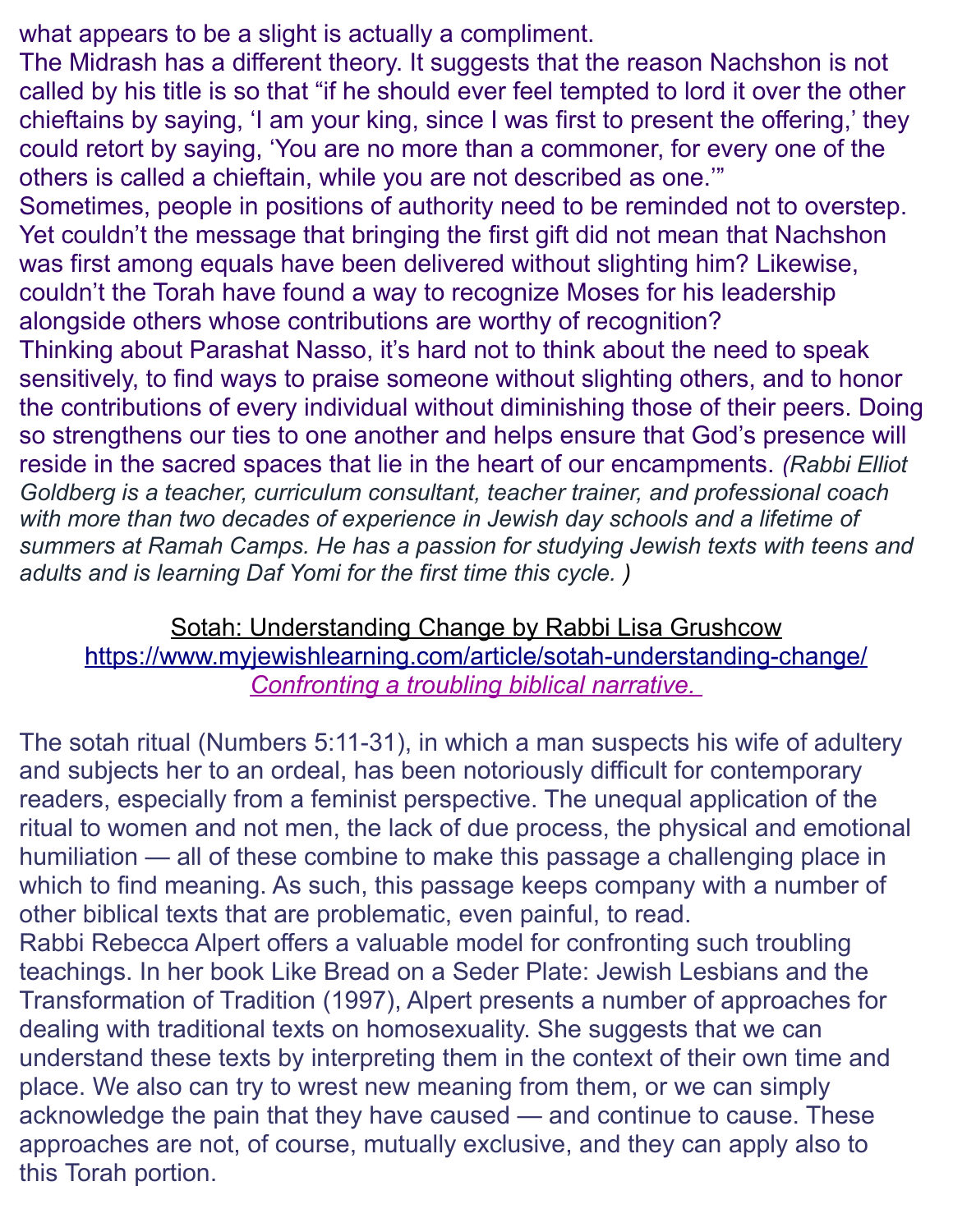## **Taking the Ritual in Context**

Certainly in the case of the sotah, we can analyze it in light of its historical context. Comparing this passage with other ancient Near Eastern texts reveals it to be in keeping with other laws contemporary to Torah times.

In terms of the pain the passage has caused, we can easily imagine its effect on women thousands of years ago, but we ourselves are spared direct impact.

Modern readers have long taken solace in the fact that this practice is no longer in force — and thus is far from the purview of synagogue ritual committees. In fact, it is unclear whether this ritual ever took place. Even in the Torah, the law is given without a connection to any particular incident. The Mishnah states that an early rabbinic leader discontinued the ritual of the sotah (Sotah 9:9). The entire body of rabbinic literature cites only one example of its implementation.

Regarding the medieval period, a little-known fragment from the Cairo Geniza still gives instructions as to how to perform the ritual in one's neighborhood synagogue; but there too, no record has been found of anyone actually doing so. (For details, see Lisa Grushcow, Writing the Wayward Wife: Rabbinic Interpretations of Sotah, 2006, pp. 297-300.)

When we try to understand the sotah ritual in context, we can be relieved that it has not been implemented for at least 2,000 years. But how can we wrest meaning from this difficult text? Interestingly, the very discontinuation of the ritual — and the rabbinic explanation of its abandonment — may give us a way to find meaning. The official suspension of the sotah ritual provides an example of how religious and legal change happens, and how such change is explained. For those of us who are committed to the Torah and also see Judaism as a path that embraces change, this is a crucial issue.

## **How the Ritual Disappeared**

Some modern scholars assume that the ritual of the sotah disappeared because of the destruction of the Temple. Others argue that the ritual was abolished as a bold rabbinic move, to remove a practice that was seen to be unfair. But when one looks closely at the rabbinic texts, neither of these reasons is found. Rather, the explanation given is that things were getting worse — either more people were openly committing adultery, or more husbands were sinning in such a way that the sotah ritual did not then work on their wives. The Rabbis account for these and other examples of decline by claiming that the deaths of certain sages led to the disappearance of certain qualities from the world (see for example, Mishnah Sotah 9:9).

Thus, in these rabbinic texts, change results from a world that is getting worse. It is also worth noting that we find a similar outlook in the Greco-Roman world that surrounded the ancient rabbis. From that perspective, religious and legal changes were a response to moral, sexual, intellectual, or political collapse.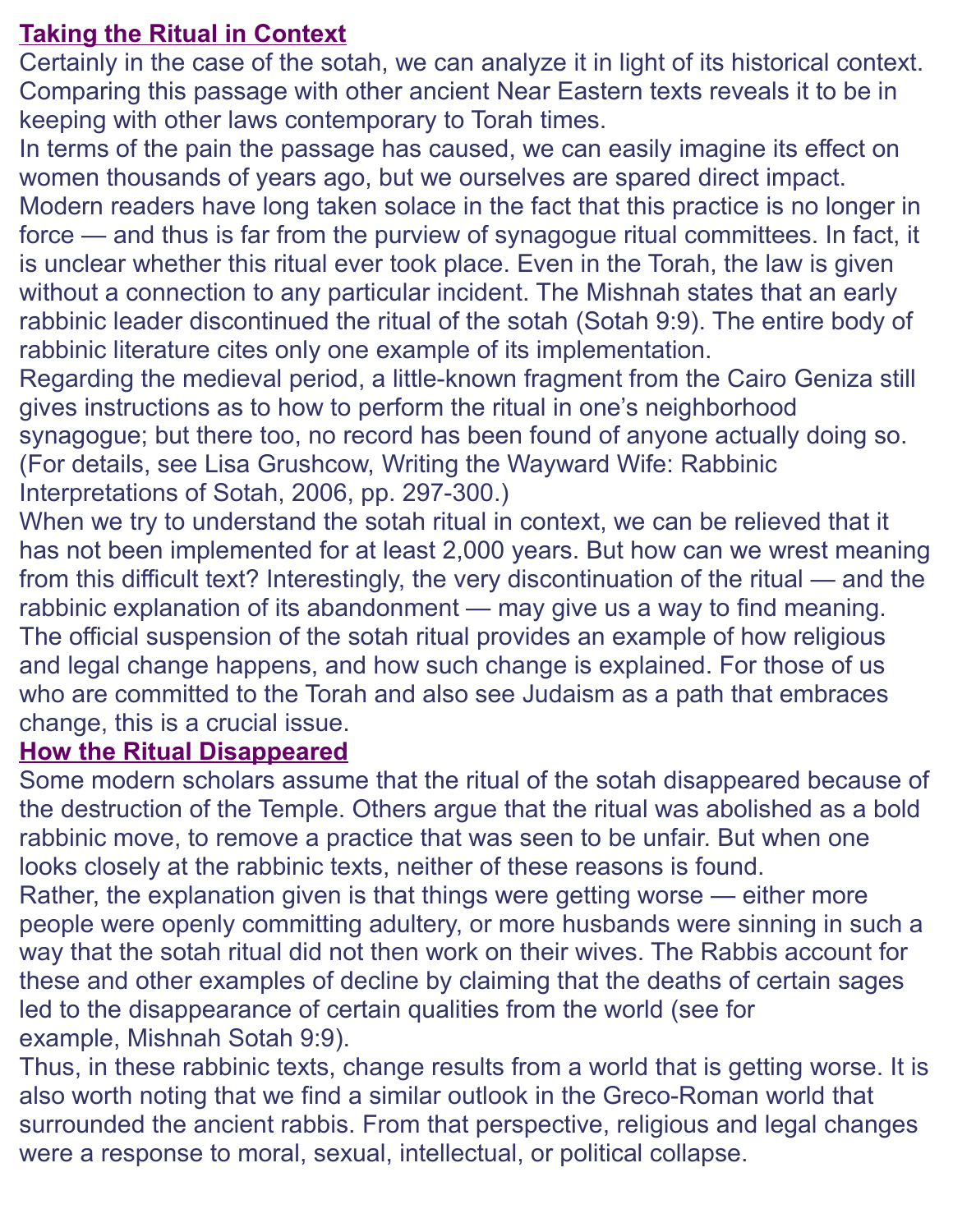#### **Making Change Positive**

Coming back to the sotah ritual, then, it seems that our ancestors did not abolish the ritual because they found it morally objectionable. Instead, they used the best conceptual tools of their time to make sense of why change had happened, and those tools explained change as the product of decline.

Our modern paradigm, in contrast, is fundamentally based on the assumptions of science, the Enlightenment, and Emancipation: We believe that it is possible for humanity to make changes based on progress, not decline. The optimism of the Enlightenment has been tempered by the Holocaust and other tragedies of modern times, but the fundamental shift remains. For us, change can be positive, even holy. We believe that God continues to speak to us. Living in accordance with our new understandings of gender and sexual identity has enriched our clergy and communities.

Living in a world more openly diverse has taught us the importance of outreach and inreach for our communities, in all their diversity. Scientific insights spur us to find new ethical and spiritual answers to questions of life and death. The existence of the modern state of Israel challenges us to live richer Jewish lives, wherever we are in the world. These changes and others are celebrated, not lamented as evidence of decline.

Ultimately, then, the sotah ritual is most powerful as a teacher of change: how we understood change in the past, and how we might understand it now. Just as the Rabbis of the Mishnah and Talmud used the best conceptual tools of their time to understand change, so must we — with the tools of our own time. Such an approach is not abandoning our tradition; it is being true to it.

The end of the Babylonian Talmud's tractate on sotah gives us a glimmer of possibility: some of our ancestors might also have had a different perspective on change and decline. Mishnah Sotah 9:9 ends with the statement that with the death of Rabbi Judah haNasi (Judah the Prince), humility and the fear of sin disappeared. In the Talmud's commentary, this statement is challenged. "Do not teach that humility is gone," says Rav Joseph, "for I am still here!" "Do not teach that the fear of sin is gone," says Rav Nachman, "for I am still here!" (BT Sotah 49b). Rav Nachman's self-proclaimed fear of sin — not to mention Rav Joseph's self-proclaimed humility — suggests that our ancestors, like ourselves, thought that they still had something to add. *(Rabbi Lisa Grushcow is the senior rabbi of Temple Emanu-El-Beth-Sholom in Montreal. She was ordained by Hebrew Union College and earned a doctorate from Oxford University. )*

## **Yahrtzeits**

Erwin Mevorah remembers his father Chaim Mevorah on Tues. June 14(Sivan 15). Nikki Pusin and Russett Feldman remember their mother Mildred Monheit Pusin on Thur. June 16 (Sivan 17).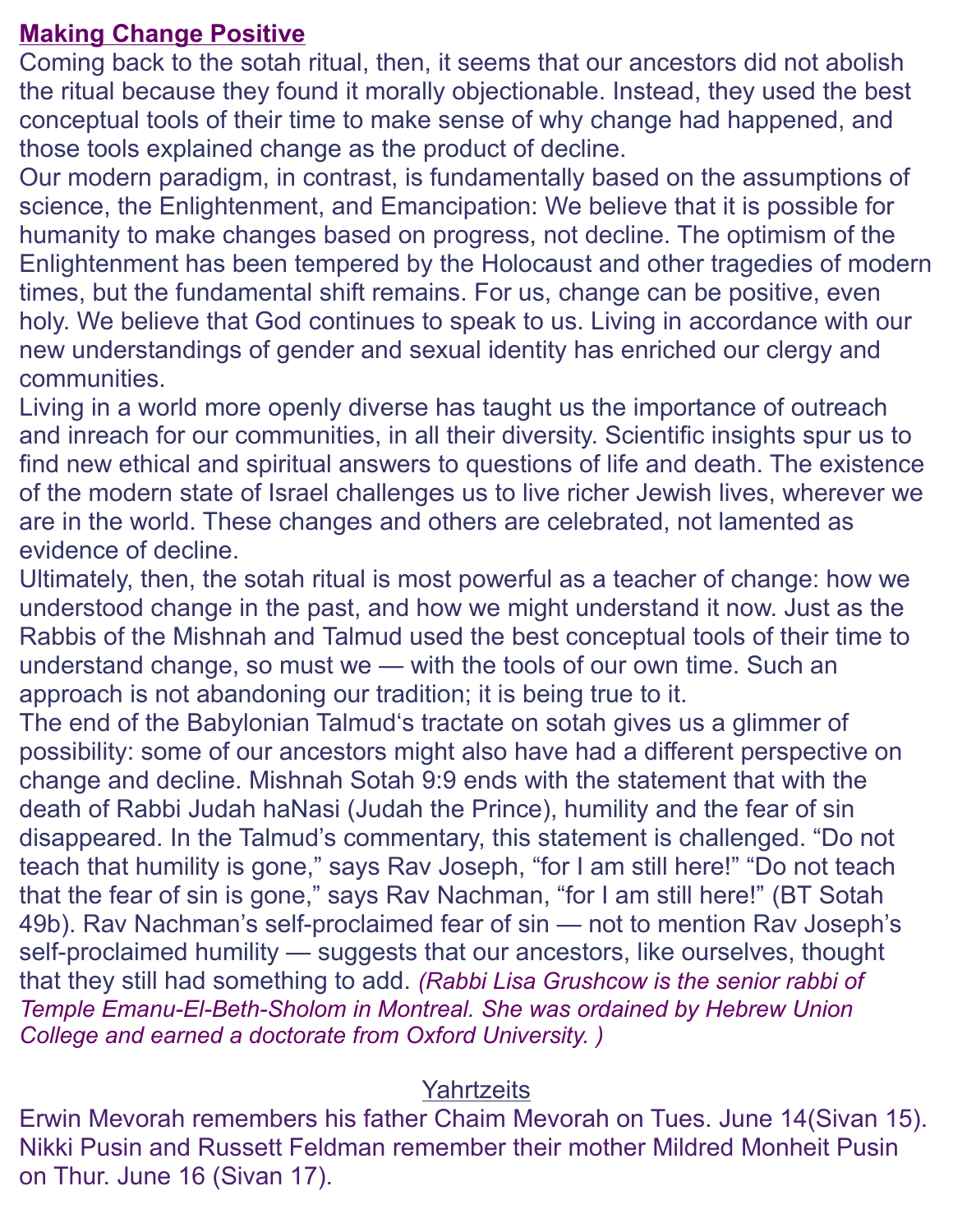## Coming up at Kol Rina

#### **Friday evening study and Kabbalat Shabbat via Zoom, June 10**

Our monthly Friday evening Zoom program will take place tomorrow, Friday, June 10, beginning at 5:15 with Torah study led by Lenny Levin, and followed by Kabbalat Shabbat and Maariv. We hope to see you there! **Please note that there will be no inperson Shabbat morning service this week.**

Use the following Zoom link to attend:

[https://zoom.us/j/533517572?pwd=dVFHR2NGZFBCYWp1Yzd6ald0bzFRdz09](https://kolrinanj.us4.list-manage.com/track/click?u=b95a0e01369548cb95242f047&id=069468aa9d&e=016893d235)

# **Monday evening minyan on Zoom**

 $\sim$ ~~~~~~~~~~~~

Our regular weekday evening minyan will take place via Zoom on Monday, June 13, beginning at 8:00. Your presence allows mourners and those observing yahrzeits to say Kaddish. Please support your Kol Rina friends by attending.

Use the following Zoom link to attend: [https://zoom.us/j/97663987468?pwd=NjFhaVZUZkpSZ3pxQWJjOU5UWFR4QT09](https://kolrinanj.us4.list-manage.com/track/click?u=b95a0e01369548cb95242f047&id=8a62ccde23&e=016893d235)

 **\*\*Attention Kol Rina Members\*\* Save the date for our Annual Meeting!**

~~~~~~~~~~~~~~~~~~~~~~~~~~

Our Annual Meeting will take place on Wednesday, June 22, beginning at 7:30 pm, via Zoom. More details will follow. We will need a quorum of VOTING MEMBERS (full members) in order to vote on officers and board members, adopt a budget and conduct other business. Please save the date and plan on attending!

#### **Brunch and Learn: Prof. David Fishman on "Russia's War in Ukraine through the Lens of Jewish History," June 26, 10:00 am via Zoom**

~~~~~~~~~~~~~~~~~~~~~~~~~

On the morning of June 26 (the same day as our 10th anniversary celebration), the Susan Marx Fund for Adult Education at Kol Rina, in cooperation with Congregation B'nai Shalom of West Orange, will present Professor David Fishman, who will speak on the conflict in Ukraine from the perspective of the history of the Jews of Ukraine.

David E. Fishman is a professor of Jewish History at The Jewish Theological Seminary.